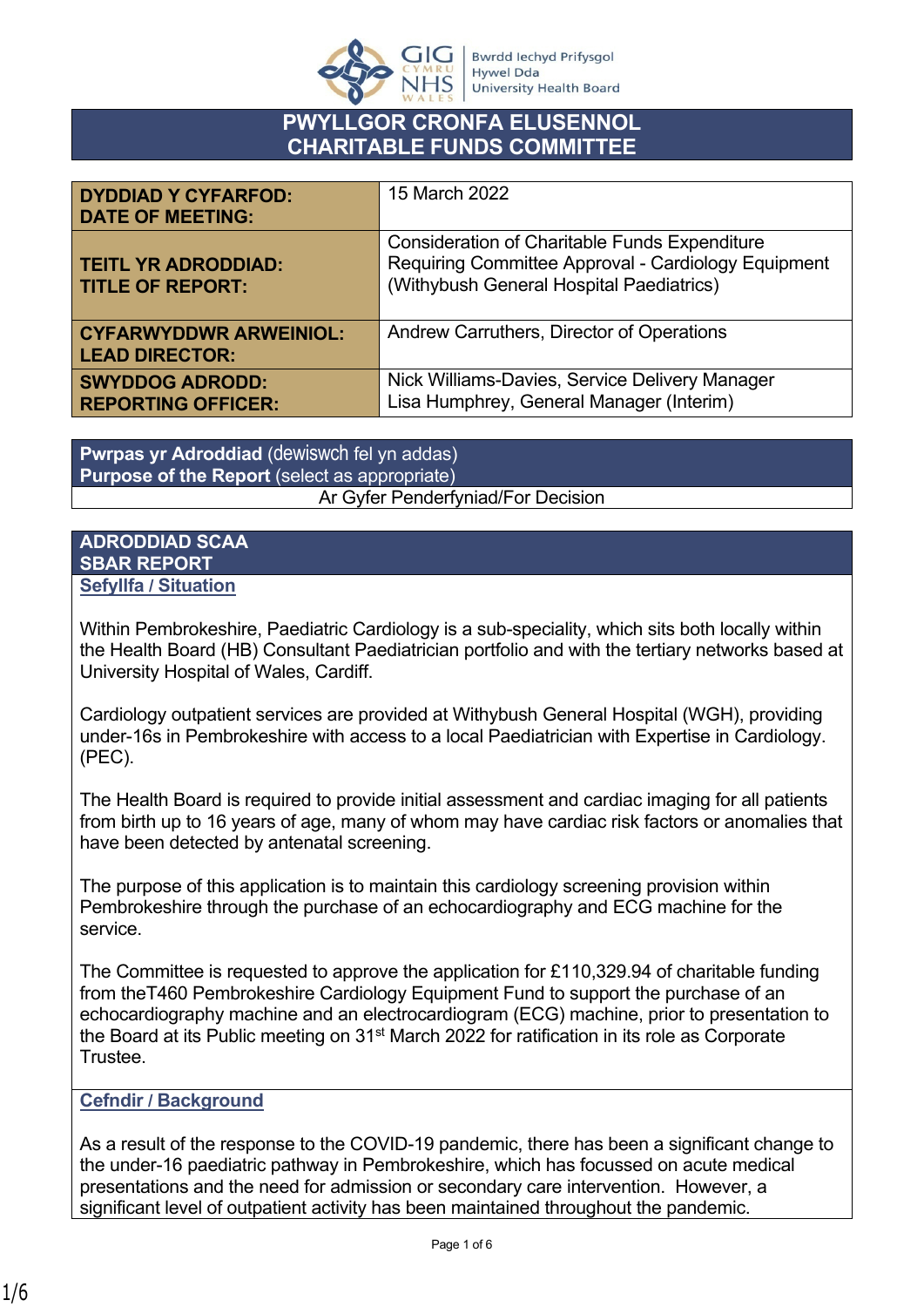Clinic activity for Cardiology has been maintained at the Child Health department, Withybush General Hospital (WGH) in order to maximise access to the local population and to ensure that care of this nature is provided as close to the patient's home as possible. This has been a challenge due to significant gaps in the paediatric consultant establishment, particularly for medical staff who have attained the required skills to support cardiology examinations.

In the past 18 months, this position has significantly improved, and the service currently employs 4 PEC Consultant Paediatricians, who are further supported by tertiary care Consultants based at the University Hospital of Wales (UHW). This has resulted in the reestablishment of regular clinics and the reinstatement of regular cardiac imaging within the county.

## **Asesiad / Assessment**

### Current Position

Within Pembrokeshire, a paediatrician attends on a monthly basis to undertake cardiology clinics in WGH. As part of the specialist role, they undertake echocardiography and ECG examinations. A second consultant visiting from UHW, and operating in a tertiary capacity, provides additional capacity. Both consultants require regular access to echocardiography and ECG machines to maintain their clinics and ensure patients are able to be diagnosed and referred correctly.

### Caseload

The Cardiology caseload is streamed into two main classifications, general and congenital cases. In November 2021, the Congenital Heart Disease Networks, which supports the Hywel Dda University Health Board (HDdUHB) population), conducted a peer review of service provision. In preparation for this, a number of issues were highlighted, with a view to improving Cardiology care for the population.

These included:

- The need to digitalise the current waiting list referrals that are currently managed manually via a paper and pen system.
- A review of waiting lists to rapidly identify congenital conditions from other streams (coding)
- A focus on reducing any delays in accessing specialist review, including echocardiography.

Within Pembrokeshire, records have indicated that there are 62 "new" patients to be seen by both consultants, with a further 220 patients in the "follow up" stage. Patients within these lists hold a significant clinical risk related to cardiac defects and anomalies, which will only be detected by echocardiography scan. The majority of these will be identified and monitored by detailed echocardiography examination within the WGH clinic.

## Current equipment.

Despite the continued provision of the service within Pembrokeshire, there is a specific, longerterm risk to the patient population.

Both the echocardiography and ECG machines used within the Child Health department are borrowed from the Cardiology technician team based at WGH and have to be reallocated to paediatrics whenever the clinics are held, which impacts on the ability to deliver an inpatient service.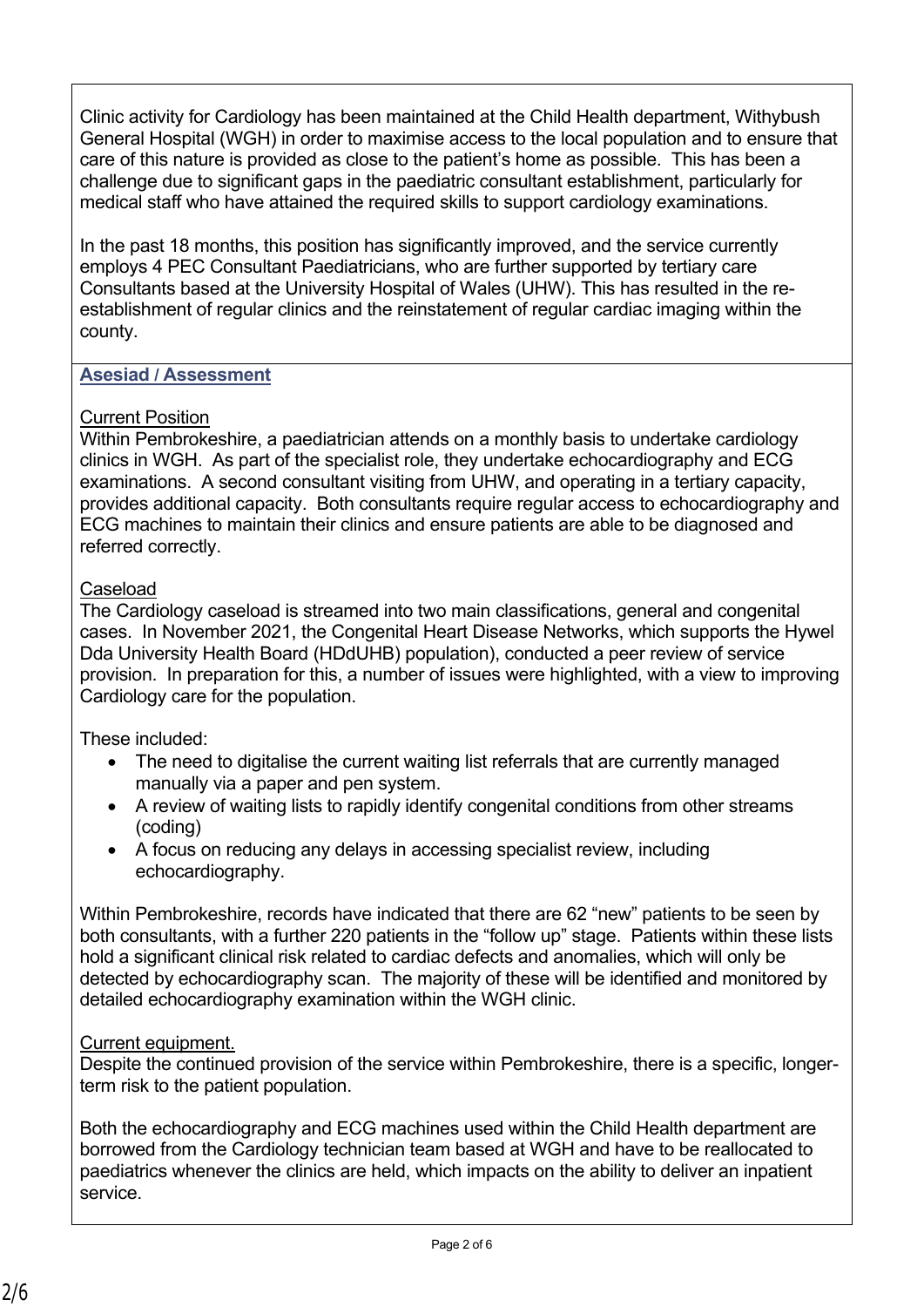Specifically in relation to the echocardiography machine, there have been issues concerning reliability of the equipment. However, other factors affecting service provision include:

- The scanner is funded for use by adult services; use by paediatrics is provided by exception.
- When in use by the Paediatric teams, the machine is not available for ward-based inpatient requirements, therefore any bedside scan requirements are postponed until the machine is available.
- This is especially challenging during the current COVID-19 climate where patients are required to be isolated. Consequently, the number of bedside scan requests has increased.
- As the Child Health department sits outside of the main hospital estate, the machinery is currently transported between departments. Movement across rough ground, and in all weathers, is a risk to the integrity of the machinery.
- Despite being a fairly new machine, there have been issues with the power supply and software malfunctions, which has meant that the machine has not always been available for use when required and there is no secondary unit for use in this scenario. Although this has now been rectified, use by paediatrics may place the machine at additional risk of damage. This has placed clinics at risk of cancellation.
- In terms of paediatric specification, the current echocardiography machine does not have a "high frequency paediatric probe" and is therefore sub-standard in terms of the required paediatric settings. This can result in the quality of some types of imaging falling below the anticipated standard.

The risk of damage to the ECG machine is of relative concern and, given the clinic requires both echocardiography and ECG examination, it would be beneficial for the service to also purchase a dedicated ECG machine.

# Case for Charitable Support

The benefits to the population can be quantified as follows:

- In every 3-month period, the local consultant alone would see approximately 80 patients.
- Of these, there is an expectation that 20-30% of scans would identify an anomaly; up to 24 cases each quarter.
- In the past three months, there have been 3 cases where severe abnormalities have been identified, which have required urgent referral to tertiary care.

Despite the above numbers, it is important to recognise that each case would provide reassurance and peace of mind to the children and young people who require examination, and to their parents/carers.

It is therefore imperative, to be able to provide local and regular access for this level of examination. In order to maintain service provision, investment in new, reliable and modern equipment that meets the paediatric specification is essential. It is equally important to ensure that access for the inpatient population in WGH is not impacted upon and that risks relating to the transportation of the current machine are mitigated.

# Charitable Fund and Costing

Within the charitable funds establishment, there is a dedicated Pembrokeshire Cardiology Equipment Fund account (T460), which is specifically for the purchase of cardiology equipment for Pembrokeshire-based services. This application can be considered as an appropriate use of the fund and has received support from the General Manager at WGH.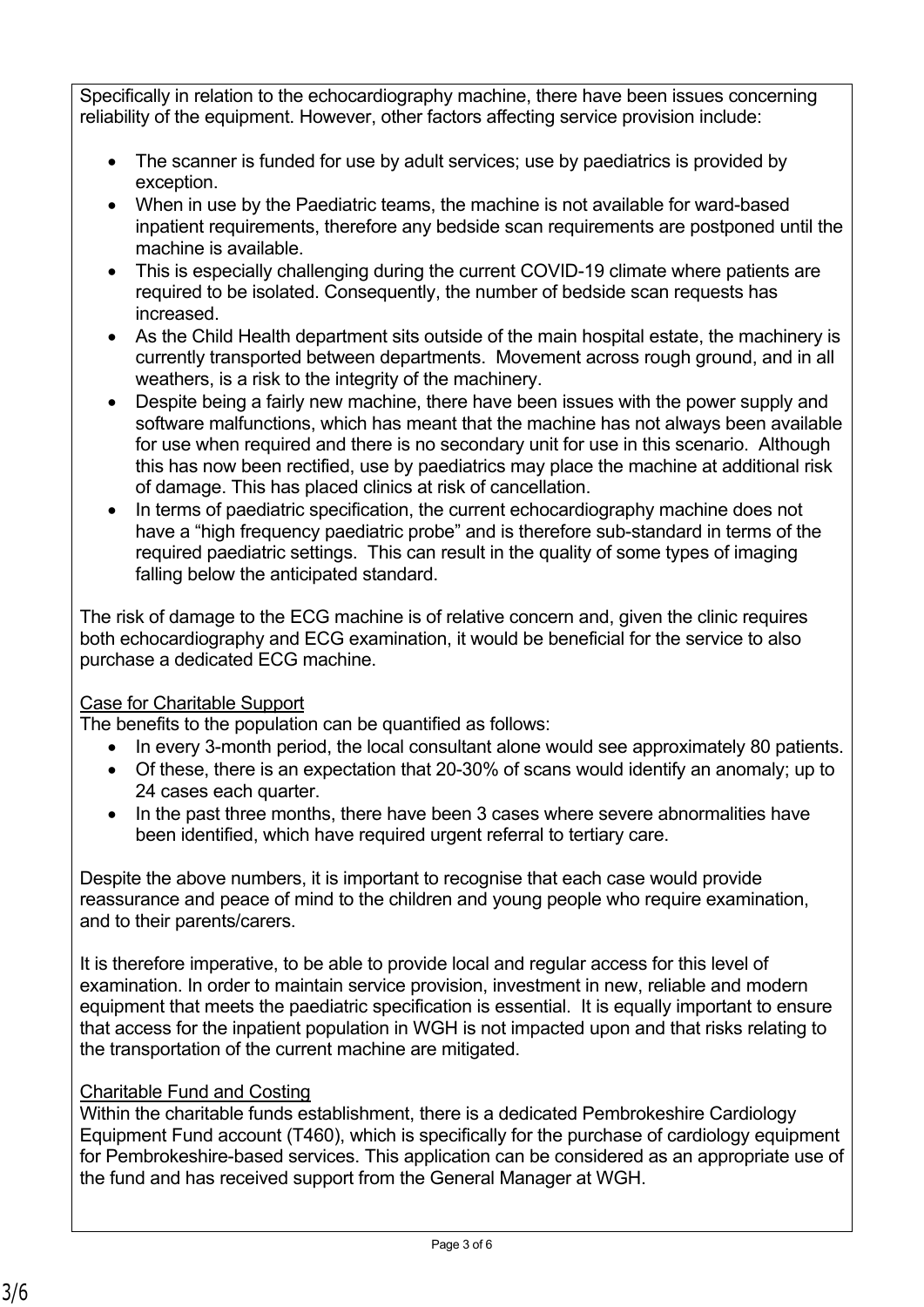### Echocardiography Options.

Advice on an appropriate Echocardiography option has been received from the Health Board's Medical Device Coordinator, Head of Clinical Engineering, and the Senior Diagnostic Imaging Advisor (Specialist Estates Services). The identified machine, Vivid E95 4d Ultra Edition, meets the requirements of the National Framework Agreement for Ultrasound and the required specifications for cardiac imaging within paediatrics. The device is supplied by the NHS supply chain and as such, a saving of £22,578.50 has been identified. The overall cost is £105,173.94 exclusive of VAT.

### ECG Options

In line with health board predetermined ECG requirements, a quote has been obtained for the GE Mac 2000 model and includes a 5 year return-to-base warranty. The cost for this equipment is £5,156.00 exclusive of VAT.

Therefore, the combined cost of this application to the Charitable Funds Committee amounts to **£110,329.94.**

### Revenue Costs - Servicing/Maintenance of Equipment

The service has allocated £15,000 per year to support with ongoing upgrade/servicing costs for the first 5 years post purchase, should this bid be accepted. This will allow support to be commissioned with the manufacturers, or with local electrical and biomedical engineering (EBME) services, in line with existing financial and engineering requirements.

### **Argymhelliad / Recommendation**

The Committee is requested to **APPROVE** the application for £110,329.94 of charitable funding from the T460 Pembrokeshire Cardiology Equipment Fund to support the purchase of an echocardiography machine and an electrocardiogram (ECG) machine, prior to presentation to the Board at its Public meeting on 31st March 2022 for ratification in its role as Corporate Trustee.

| <b>Amcanion: (rhaid cwblhau)</b><br>Objectives: (must be completed)                                                                                      |                                                                                                                                 |
|----------------------------------------------------------------------------------------------------------------------------------------------------------|---------------------------------------------------------------------------------------------------------------------------------|
| Cyfeirnod Cofrestr Risg Datix a Sgôr<br>Cyfredol:<br>Datix Risk Register Reference and<br>Score:                                                         | Not Applicable                                                                                                                  |
| Safon(au) Gofal ac lechyd:<br>Health and Care Standard(s):                                                                                               | 2.9 Medical Devices, Equipment and Diagnostic<br><b>Systems</b><br>3.1 Safe and Clinically Effective Care                       |
| <b>Amcanion Strategol y BIP:</b><br><b>UHB Strategic Objectives:</b>                                                                                     | 3. Striving to deliver and develop excellent services<br>5. Safe sustainable, accessible and kind care                          |
| <b>Amcanion Llesiant BIP:</b><br><b>UHB Well-being Objectives:</b><br><b>Hyperlink to HDdUHB Well-being</b><br><b>Objectives Annual Report 2018-2019</b> | 4. Improve Population Health through prevention and<br>early intervention, supporting people to live happy and<br>healthy lives |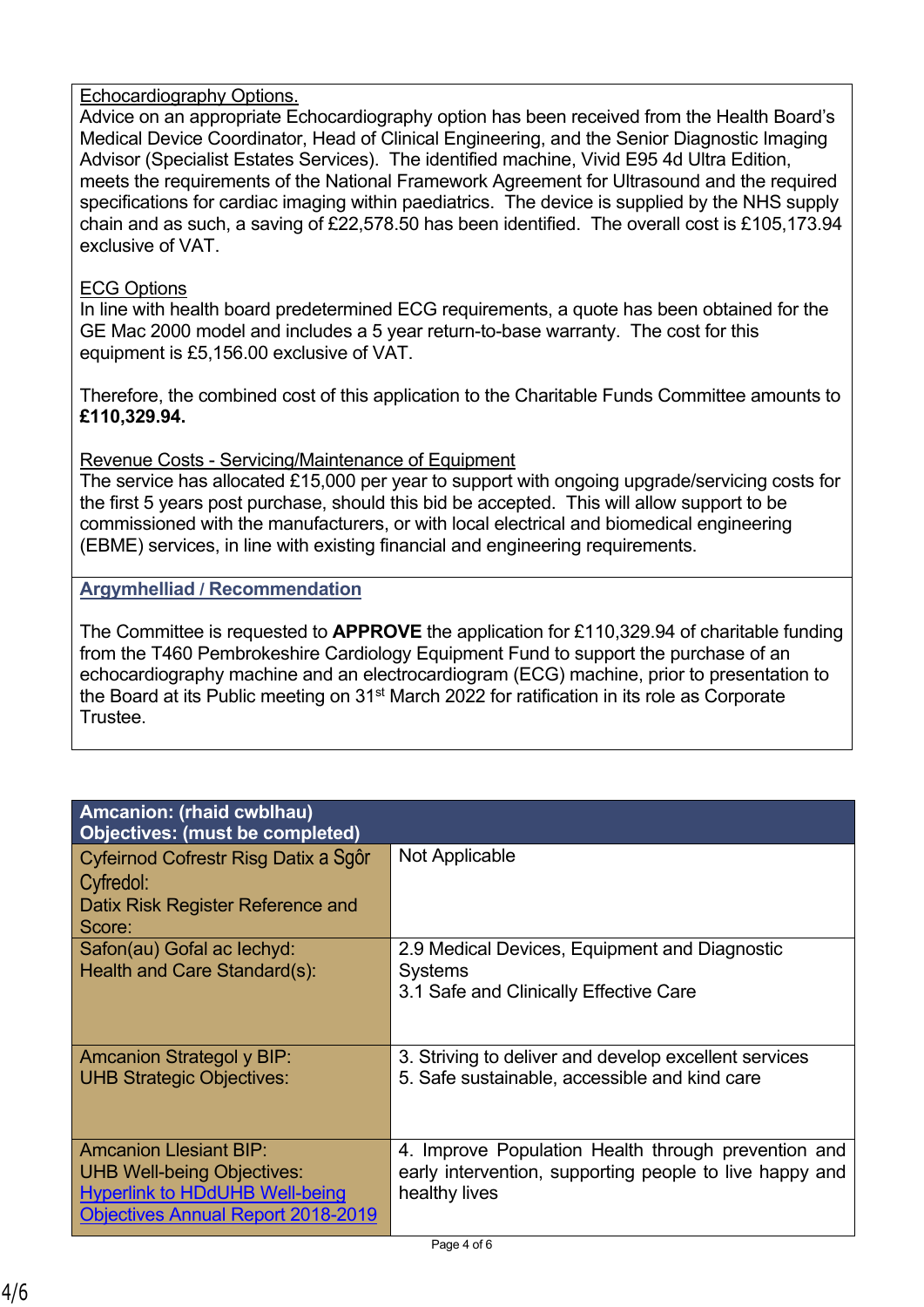| <b>Gwybodaeth Ychwanegol:</b><br><b>Further Information:</b>                                                              |                                                                                |
|---------------------------------------------------------------------------------------------------------------------------|--------------------------------------------------------------------------------|
| Ar sail tystiolaeth:<br>Evidence Base:                                                                                    | Need to develop equality of service provision at each<br>Paeds Cardiac centre. |
|                                                                                                                           | South Wales and South West Congenital Heart<br>Disease Network Standards       |
|                                                                                                                           | <b>RCPCH Cardiology guidance</b>                                               |
| <b>Rhestr Termau:</b><br><b>Glossary of Terms:</b>                                                                        | Included within the report                                                     |
| Partion / Pwyllgorau â ymgynhorwyd<br>ymlaen llaw y Pwyllgor Cronfa<br>Elusennol:<br>Parties / Committees consulted prior | Not applicable                                                                 |
| to Charitable Funds Committee:                                                                                            |                                                                                |

| <b>Effaith: (rhaid cwblhau)</b><br>Impact: (must be completed)    |                                                                                                                                                                                                                                                                                                                                                                                                                        |
|-------------------------------------------------------------------|------------------------------------------------------------------------------------------------------------------------------------------------------------------------------------------------------------------------------------------------------------------------------------------------------------------------------------------------------------------------------------------------------------------------|
| <b>Ariannol / Gwerth am Arian:</b><br><b>Financial / Service:</b> | Reduced risk of damage to existing specialist equipment.<br>Potential risks of poor patient outcomes related to delayed<br>diagnosis<br>Improved reliability in service provision and stability in<br>equipment availability                                                                                                                                                                                           |
| <b>Ansawdd / Gofal Claf:</b><br><b>Quality / Patient Care:</b>    | Improved accuracy and swifter, more reliable waiting list<br>performance<br>This application will improve equity across the Paediatric<br>service, ensuring each county is able to support with<br>screening.<br>Risk of delay in diagnosis of cardiac defects- to include<br>mortality without access to this new equipment.<br>Improved screening and improvement in waiting list<br>performance/ clinical outcomes. |
| <b>Gweithlu:</b><br><b>Workforce:</b>                             | Congenital Heart Disease Network Standards – risk of<br>non-compliance without appropriate screening<br>technologies.                                                                                                                                                                                                                                                                                                  |
| Risg:<br><b>Risk:</b>                                             | Risk managed by temporary arrangements-this<br>procurement will support a more stable service delivery.<br>Without new equipment, risk register entry would be<br>considered.                                                                                                                                                                                                                                          |
| <b>Cyfreithiol:</b><br>Legal:                                     | <b>Not Applicable</b>                                                                                                                                                                                                                                                                                                                                                                                                  |
| <b>Enw Da:</b><br><b>Reputational:</b>                            | Opportunity for media coverage of any successful<br>application                                                                                                                                                                                                                                                                                                                                                        |